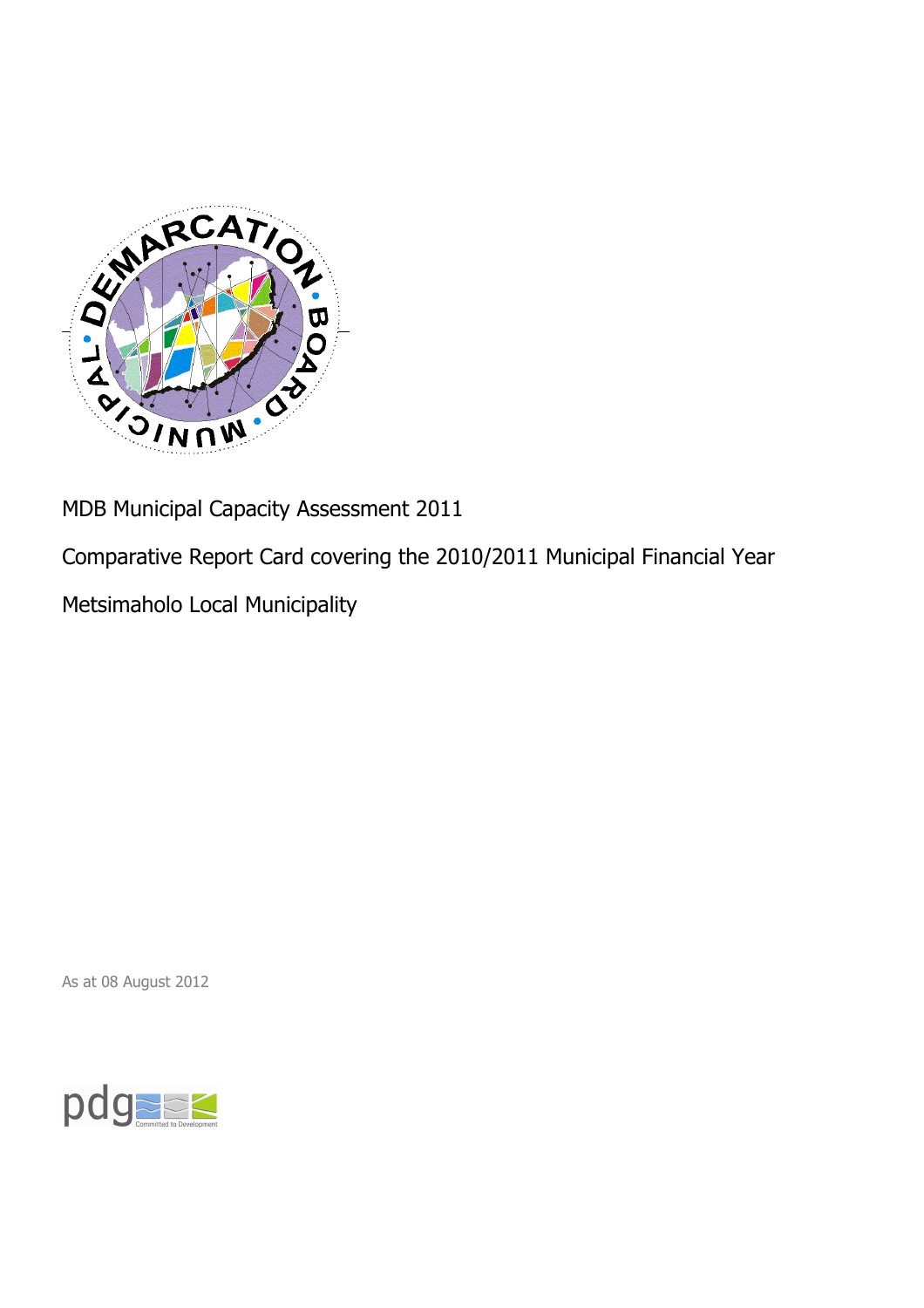## Section 1: General Information

| Name of Municipality:      | Metsimaholo Local Municipality   |
|----------------------------|----------------------------------|
| MDB Code:                  | <b>FS204</b>                     |
| Name of Municipal Manager: | Xolela Waltor Msweli             |
| Address:                   | PO Box 60, SASOLBURG, 1947       |
| Telephone Number:          | $(016)$ 973 8313                 |
| Email Address:             | xolela.msweli@metsimaholo.gov.za |
| Website Address:           |                                  |

## **Introduction**

The MDB's Municipal Capacity Assessments 2011 aims to collect and analyse capacity information from all municipalities in the country. A key output of the assessments is the development and distribution of a Comparative Report Card to each municipality. This document represents Metsimaholo Local Municipality's Comparative Report Card and provides useful analytical comparisons of capacity between Metsimaholo Local Municipality and the average across all municipalities in the same municipal category.

For the purposes of Capacity Assessments, municipalities are divided into the following 7 categories which are essentially sub-categories of the A, B and C categories identified in the constitution:

- A: Metros (8 municipalities)
- B1: Secondary cities: the local municipalities with the largest budgets (19 municipalities)
- B2: Local municipalities with a large town as core (27 municipalities)
- B3: Local municipalities with small towns, with relatively small population and significant proportion of urban population but with no large town as core (110 municipalities)
- B4: Local municipalities which are mainly rural with communal tenure and with, at most, one or two small towns in their area (70 municipalities)
- C1: District municipalities which are not water services authorities (23 municipalities)
- C2: District municipalities which are water services authorities (21 municipalities)

It should be noted that the categorisations have been widely used by DCoG and National Treasury for analytical purposes. These categorisations primarily serve to illustrate the structure of local government and assess the impact of policy decisions.

Using this methodology, Metsimaholo is categorised as a Category B2 municipality. The average for this report card is calculated based on the data received from a total of 27 municipalities in this municipal category this year.

### Reporting period and data sources

This Report Card covers the 2010/2011 Municipal Financial Year and largely relies on data from the following sources:

| Source                                                               | Year    | Custodian                   | Specific data used in this assessment                                     |
|----------------------------------------------------------------------|---------|-----------------------------|---------------------------------------------------------------------------|
| Completed MDB Municipal Capacity Assessment<br><b>Ouestionnaires</b> | 2010/11 | Municipalities directly     | All                                                                       |
| Local Government Budget and Expenditure<br>Database                  | 2010/11 | <b>National Treasury</b>    | Operating budget and expenditure<br>data (pre-audited as at 30 June 2012) |
| Blue Drop and Green Reports for Water Services<br>Authorities        | 2010/11 | Department of Water Affairs | Blue Drop and Green Scores                                                |
| <b>Community Survey</b>                                              | 2007    | Statistics South Africa     | Household and population figures<br>(contextual data)                     |

Much of the data reflected in this report is drawn from the municipality's own completed Capacity Assessments questionnaire. Should any data reported here appear to be incorrect please inform us by sending an email to [capacity@pdg.co.za](mailto:capacity@pdg.co.za). In your email specify the municipality's details, relevant question numbers in the questionnaire and the corrections to be made.

### Section 2: Contextual Information

|                        | Metsimaholo   | Average for Category B2 |
|------------------------|---------------|-------------------------|
| Operating Expenditure: | R 555 074 000 | R 421 009 222           |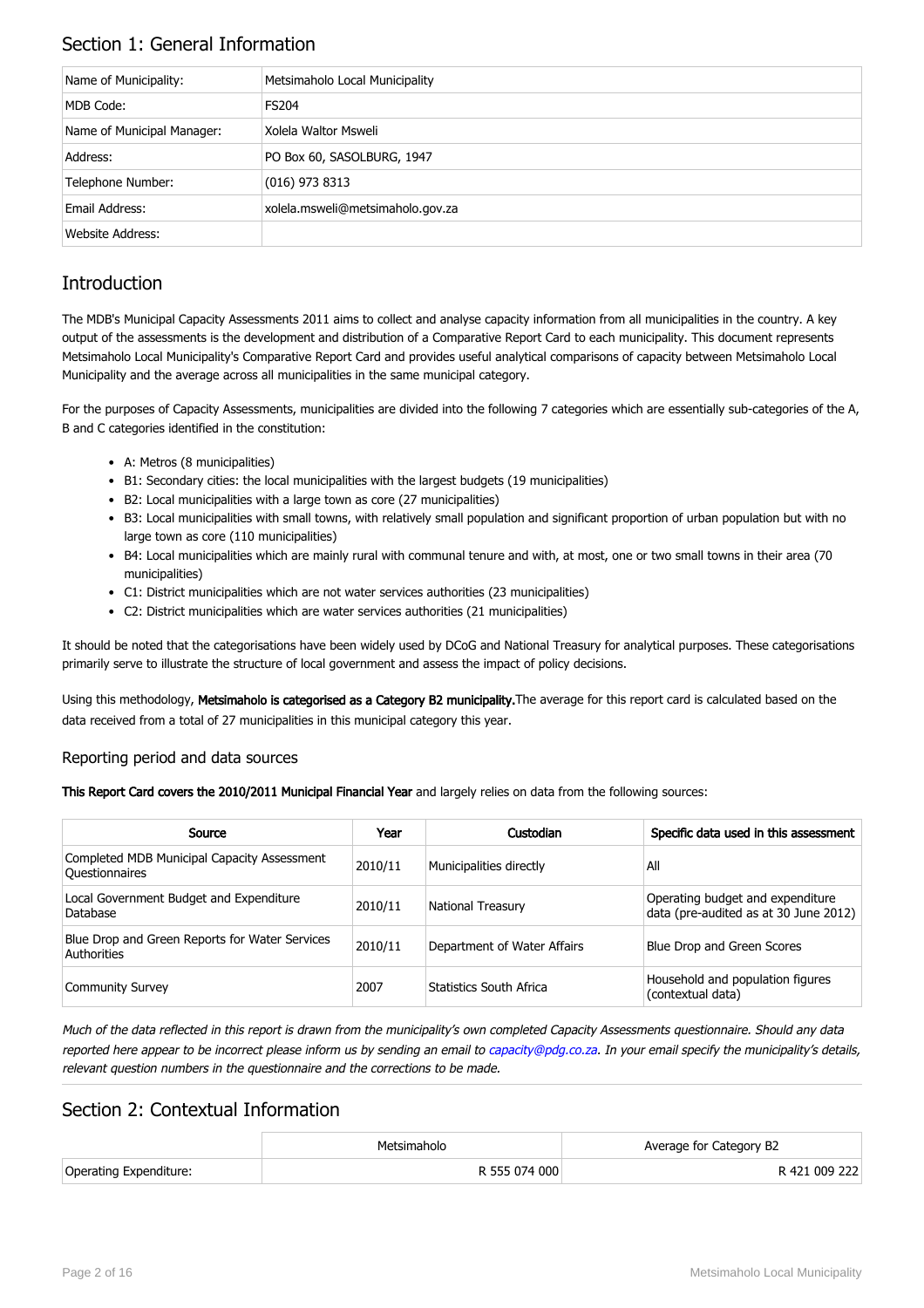## Section 3: Municipal Staffing

## Section 3.1: Staff Employment

|                         | Metsimaholo   |         | Average for<br>Category B2 | $100 \%$ -<br>$80% -$ |         | 13.%<br>13% |  |
|-------------------------|---------------|---------|----------------------------|-----------------------|---------|-------------|--|
|                         | <b>Number</b> | Percent | Percent                    |                       |         |             |  |
| Posts vacant - Unfunded | No data       | No data | 13.5%                      | $60 \%$ -             | $100\%$ |             |  |
| Posts vacant - Funded   | 239           | 100.0%  | 12.6%                      | 40 % -                |         | 74 %        |  |
| Posts filled            | No data       | No data | 73.9%                      | $20% -$               |         |             |  |
| <b>TOTAL</b>            | 239           | 100.0%  | 100.0%                     | $0 \%$ -              |         |             |  |

|   | 100%        |              |                         |                  |
|---|-------------|--------------|-------------------------|------------------|
| % |             | ------------ | 74 %                    |                  |
| ℅ |             | -----------  |                         | ---------------- |
| ℅ | Metsimaholo |              | Average for Category B2 |                  |

|                                                                  | Metsimaholo | Average for Category B2 |
|------------------------------------------------------------------|-------------|-------------------------|
| Total number of staff employed                                   | 841         |                         |
| Ratio of staff employed relative to total number of posts filled | 100.0%      | 92.9%                   |

|                                                           | Metsimaholo | Average for Category B2 |
|-----------------------------------------------------------|-------------|-------------------------|
| Total number of posts in organogram                       | 1 080       | 847                     |
| Funded vacancies as percent of all posts in organogram    | 22.1%       | 265.3%                  |
| Funded vacancies as percent of filled posts in organogram | 28.4%       | 12.9%                   |

### Section 3.2: Staff Exits

|                                                           | Metsimaholo | Average for Category B2 |
|-----------------------------------------------------------|-------------|-------------------------|
| Total number of staff that left during the Financial Year | 28          | 460                     |
| Percent of staff that left during the Financial Year      | 3.3%        | 7.8%                    |

|                        |         | Metsimaholo |         |  |
|------------------------|---------|-------------|---------|--|
|                        | Number  | Percent     | Percent |  |
| <b>Dismissals</b>      | 3       | 10.7%       | 7.3%    |  |
| Resignations           | 6       | 21.4%       | 27.3%   |  |
| Retirement             | 12      | 42.9%       | 17.6%   |  |
| End of Contract Period | 7       | 25.0%       | 31.5%   |  |
| Other                  | No data | No data     | 16.3%   |  |
| TOTAL                  | 28      | 100.0%      | 100.0%  |  |



### Section 3.3: Section 57 Staffing

|                                                                                    | Metsimaholo | Average for Category B2 |
|------------------------------------------------------------------------------------|-------------|-------------------------|
| Percent of Section 57 posts filled                                                 | 66.7%       | 79.5%                   |
| Percent of Section 57 posts vacant for more than three months<br>during MFY        | 33.3%       | 16.8%                   |
| Percent of Section 57 Managers that have signed performance<br>agreements in place | 100.0%      | 97.7%                   |
| Percent of Section 57 Managers that have signed employment<br>contracts in place   | 100.0%      | 93.8%                   |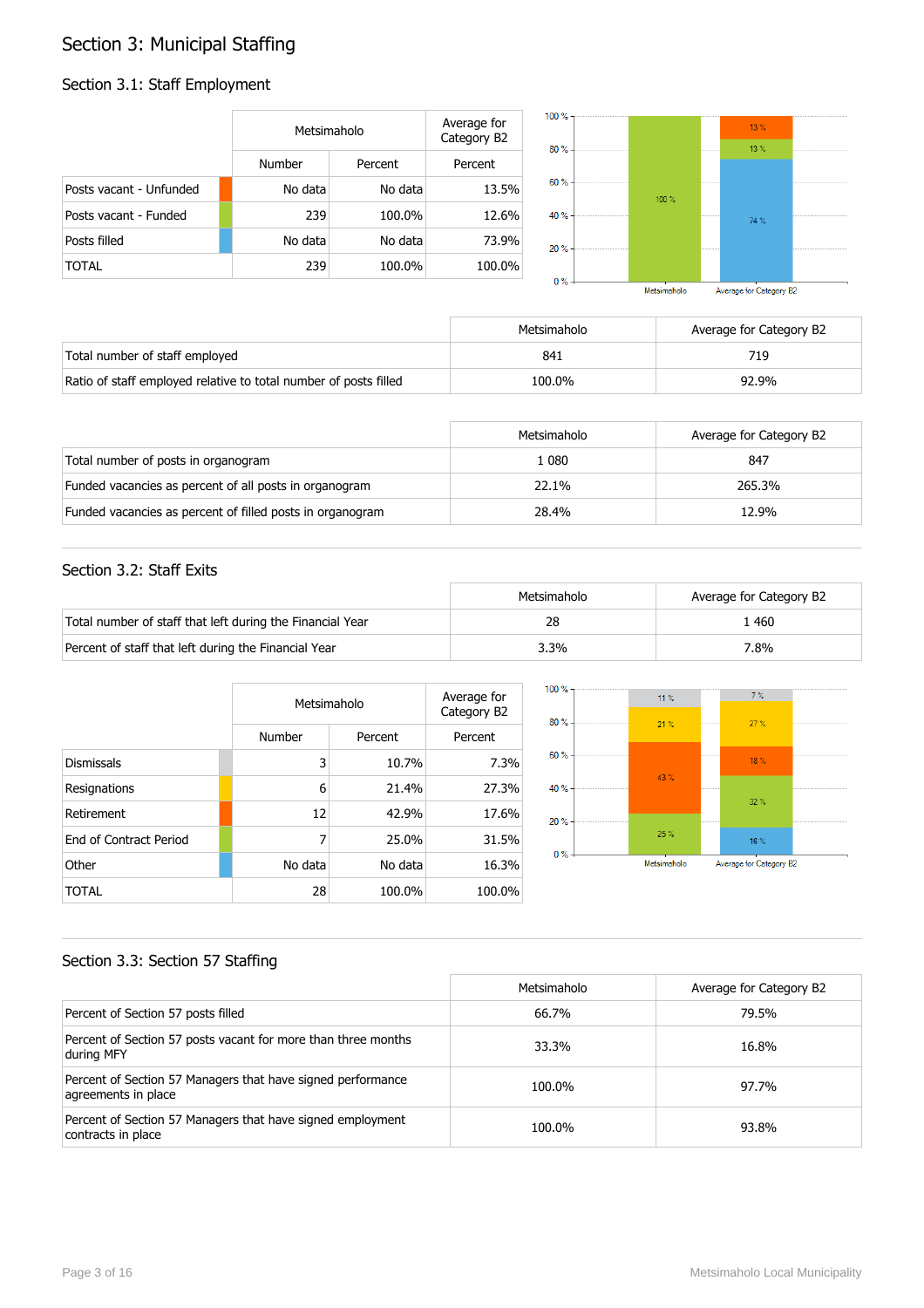### Section 3.4: Section 57 Exits

|                                                                      | Metsimaholo | Average for Category B2 |
|----------------------------------------------------------------------|-------------|-------------------------|
| Total number of Section 57 staff that left during the Financial Year |             | 40                      |
| Percent of Section 57 Managers that left during the Financial Year   | $0.0\%$     | 24.8%                   |

#### Section 57 Managers that left due to:

|                        |         | Metsimaholo<br>Number<br>Percent |        |  |
|------------------------|---------|----------------------------------|--------|--|
|                        |         |                                  |        |  |
| <b>Dismissals</b>      | 0       |                                  | 2.5%   |  |
| Resignations           | 0       | -                                | 52.5%  |  |
| Retirement             | 0       |                                  | 15.0%  |  |
| End of Contract Period | O       |                                  | 5.0%   |  |
| Other                  | No data | No data                          | 25.0%  |  |
| <b>TOTAL</b>           | ŋ       |                                  | 100.0% |  |



### Section 3.5: Staffing Skills Profile

|                                                                                        | Metsimaholo  | Average for Category B2 |
|----------------------------------------------------------------------------------------|--------------|-------------------------|
| Professional staff as percent of total staff *                                         | $6.9\%$      | 4.0%                    |
| Number of staff: Registered Professional Engineers                                     | 1            | 25                      |
| Number of staff: Technologists                                                         | 0            | 15                      |
| Number of staff: Technicians                                                           | 68           | 232                     |
| Number of staff: Registered Planners                                                   | 2            | 30                      |
| Number of staff: Chartered Accountants                                                 | $\mathbf{0}$ | 7                       |
| Number of staff: Registered with the Institute of Municipal Finance<br><b>Officers</b> | 2            | 37                      |
| Number of staff: Professional staff                                                    | 58           | 753                     |
| Number of Registered engineers per 10 000 population                                   | 0.0647       | 0.0636                  |
| Number of Technologists per 10 000 population                                          | 0.0000       | 0.0381                  |
| Number of Technicians per 10 000 population                                            | 4.3968       | 0.5899                  |
| Number of Registered planners per 10 000 population                                    | 0.1293       | 0.0763                  |

\* Defined here as having at least an undergraduate degree from a University or a Technical University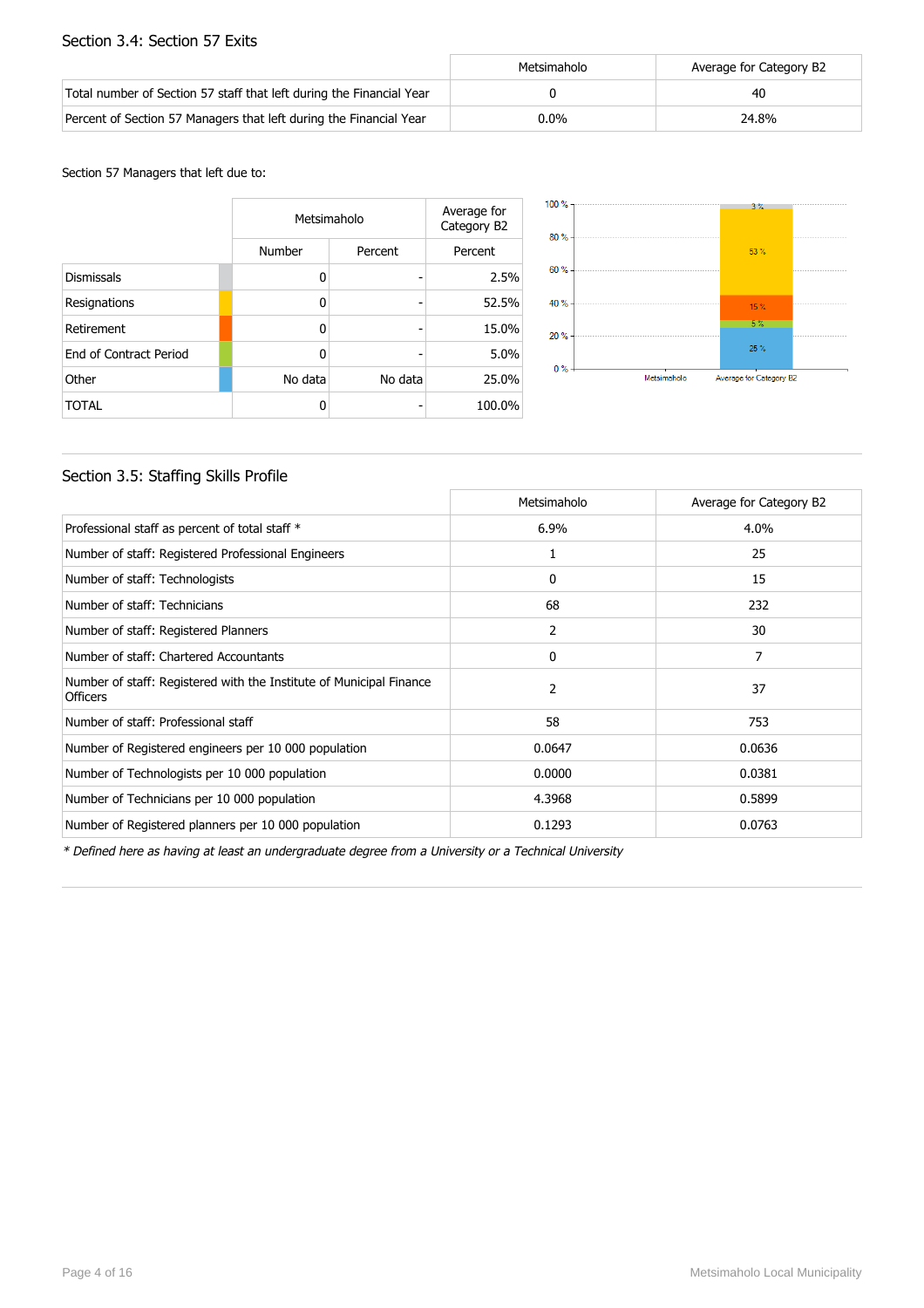# Section 4: Distribution by Function

|                                  | <b>Function Performed</b> | Percent of Staff | Average for<br>Category B2 | Percent of Operating<br>Expenditure | Average for<br>Category B2 |
|----------------------------------|---------------------------|------------------|----------------------------|-------------------------------------|----------------------------|
| Governance and Administration    | Yes                       | No data          | 34.9%                      | 27.5%                               | 38.8%                      |
| <b>Water Services</b>            | Yes                       | No data          | 10.6%                      | 24.1%                               | 11.2%                      |
| Electricity and Gas Reticulation | Yes                       | 13.6%            | 5.3%                       | 25.1%                               | 23.6%                      |
| <b>Municipal Transport</b>       | No                        | N/A              | 0.1%                       | $0.0\%$                             | 1.1%                       |
| Waste Management                 | Yes                       | 38.8%            | 14.3%                      | 4.5%                                | 4.5%                       |
| Roads and Stormwater Systems     | Yes                       | 20.1%            | 7.2%                       | 8.5%                                | 5.9%                       |
| Community and Social Services    | Yes                       | 0.0%             | 9.3%                       | 4.7%                                | 4.4%                       |
| Planning and Development         | Yes                       | 7.8%             | 3.9%                       | 0.0%                                | 0.6%                       |
| <b>Emergency Services</b>        | Yes                       | 8.5%             | 4.0%                       | 1.6%                                | 1.2%                       |
| Municipal Health                 | <b>No</b>                 | N/A              | 0.4%                       | $0.0\%$                             | 0.2%                       |
| Primary Health Care              | No data                   | No data          | 1.2%                       | $0.0\%$                             | 0.9%                       |
| Environmental Management         | No data                   | No data          | 0.3%                       | $0.0\%$                             | 0.1%                       |
| Economic Development             | Yes                       | 0.3%             | 1.1%                       | 0.8%                                | 2.0%                       |
| Housing                          | Yes                       | 5.1%             | 1.0%                       | 0.6%                                | 2.1%                       |
| Traffic and Policing             | Yes                       | 5.8%             | 6.4%                       | 2.6%                                | 3.4%                       |
|                                  |                           | 100 %            | 100 %                      | 100 %                               | 100 %                      |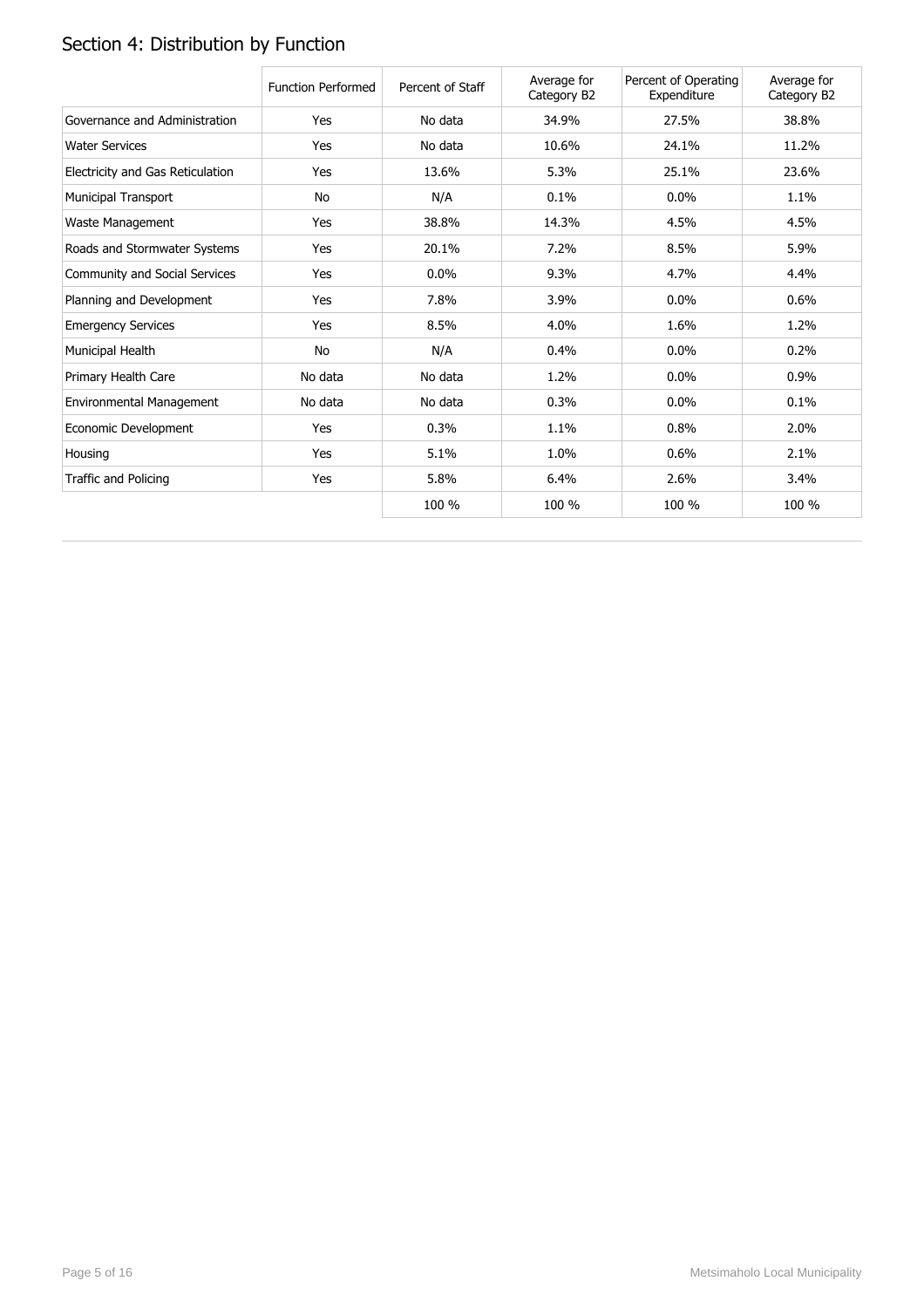## Section 5: Governance and Administration

| Municipality performs this function: |  |
|--------------------------------------|--|
|--------------------------------------|--|

### Resources

|                                             | Metsimaholo | Average for Category B2 |
|---------------------------------------------|-------------|-------------------------|
| Staff per 10,000 population                 | No data     | 11.8242                 |
| Operating Expenditure per 10,000 population | R 9 876 825 | R 7 486 205             |

## Staffing Skills Profile

|                                                                                        | Metsimaholo | Average for Category B2 |
|----------------------------------------------------------------------------------------|-------------|-------------------------|
| Percent of staff that are professional (i.e. have at least an<br>undergraduate degree) | No data     | 11.0%                   |
| Percent of posts vacant                                                                | No data     | 26.7%                   |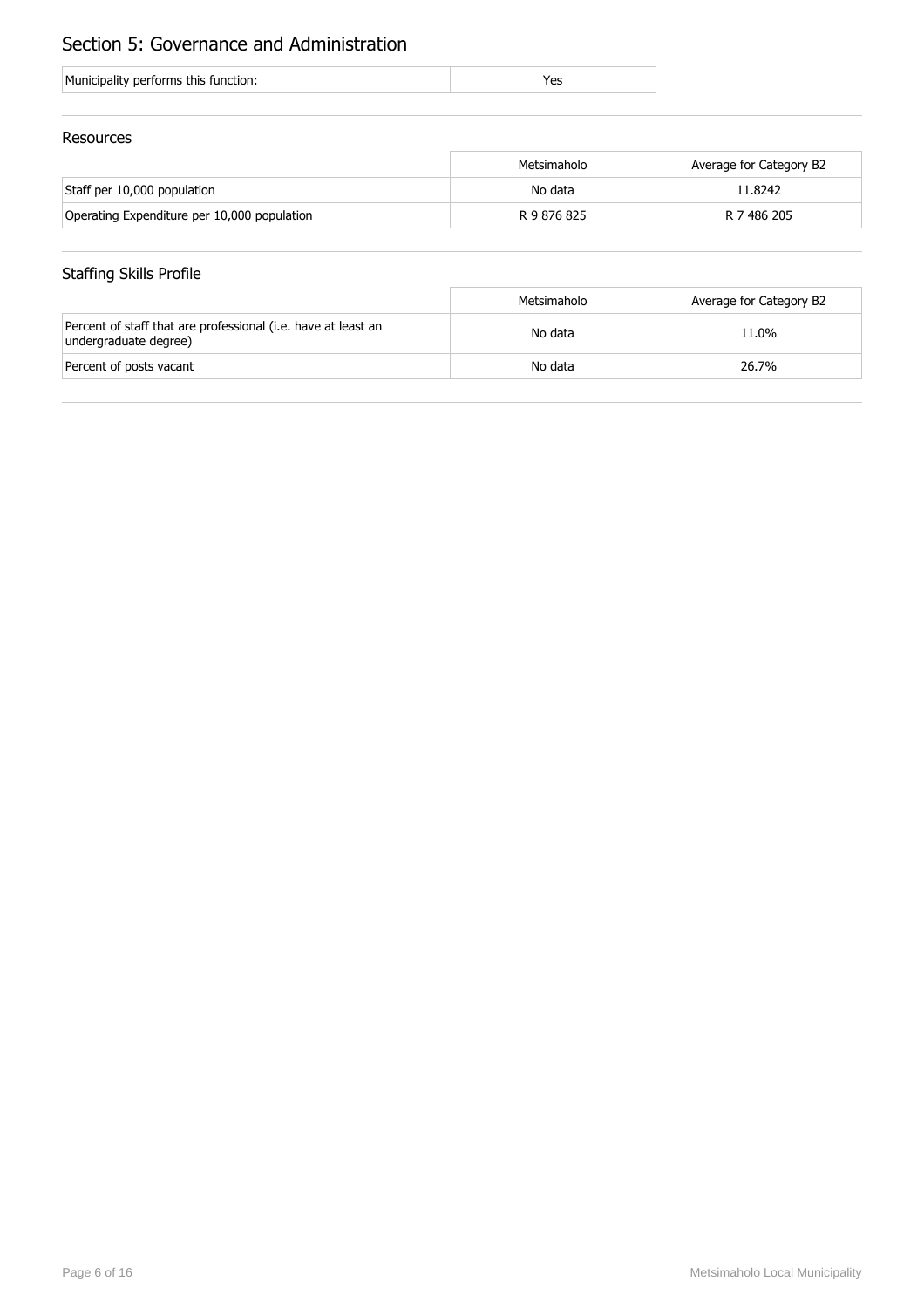## Section 6: Water Services

| Municipality performs this function:      | Yes |
|-------------------------------------------|-----|
| Municipality is water services authority: | Yes |
| Municipality is water services provider:  | Yes |

### Resources

|                                             | Metsimaholo | Average for Category B2 |
|---------------------------------------------|-------------|-------------------------|
| Staff per 10,000 population                 | No data     | 3.5943                  |
| Operating Expenditure per 10,000 population | R 8 641 001 | R 2 150 364             |

## Staffing Skills Profile

|                                                                                        | Metsimaholo  | Average for Category B2 |
|----------------------------------------------------------------------------------------|--------------|-------------------------|
| Percent of staff that are professional (i.e. have at least an<br>undergraduate degree) | No data      | 1.2%                    |
| Percent of posts vacant                                                                | 34.2%        | 27.9%                   |
| Number of Registered Professional Engineers                                            | $\mathbf{0}$ | 0                       |
| Number of Technologists                                                                |              |                         |
| Number of Technicians                                                                  |              |                         |
| Number of Registered Professional Engineers per 10,000 population                      | 0.00         | 0.00                    |
| Number of Technologists per 10,000 population                                          | 0.13         | 0.02                    |
| Number of Technicians per 10,000 population                                            | 0.06         | 0.06                    |

|                                                                                          | Metsimaholo | Average for Category B2 |
|------------------------------------------------------------------------------------------|-------------|-------------------------|
| Was the WSDP adopted by Council as at 30 June 2011                                       | No.         |                         |
| Percent of population with at least basic access to water                                | 128.1%      | 35.9%                   |
| Percent of population with at least basic access to sanitation                           | 122.2%      | 26.8%                   |
| Percent of population provided with water connection for first time in<br>2010/2011      | $0.0\%$     | $0.4\%$                 |
| Percent of population provided with sanitation connection for first<br>time in 2010/2011 | 7.0%        | $0.6\%$                 |
| Non-revenue water                                                                        | $-56.3%$    | $-194.8\%$              |
| Real losses                                                                              | 50.0%       | 23.6%                   |
| <b>Blue Drop Score</b>                                                                   | 48.9%       | 65.1%                   |
| Green Drop Score                                                                         | 61.8%       | 53.7%                   |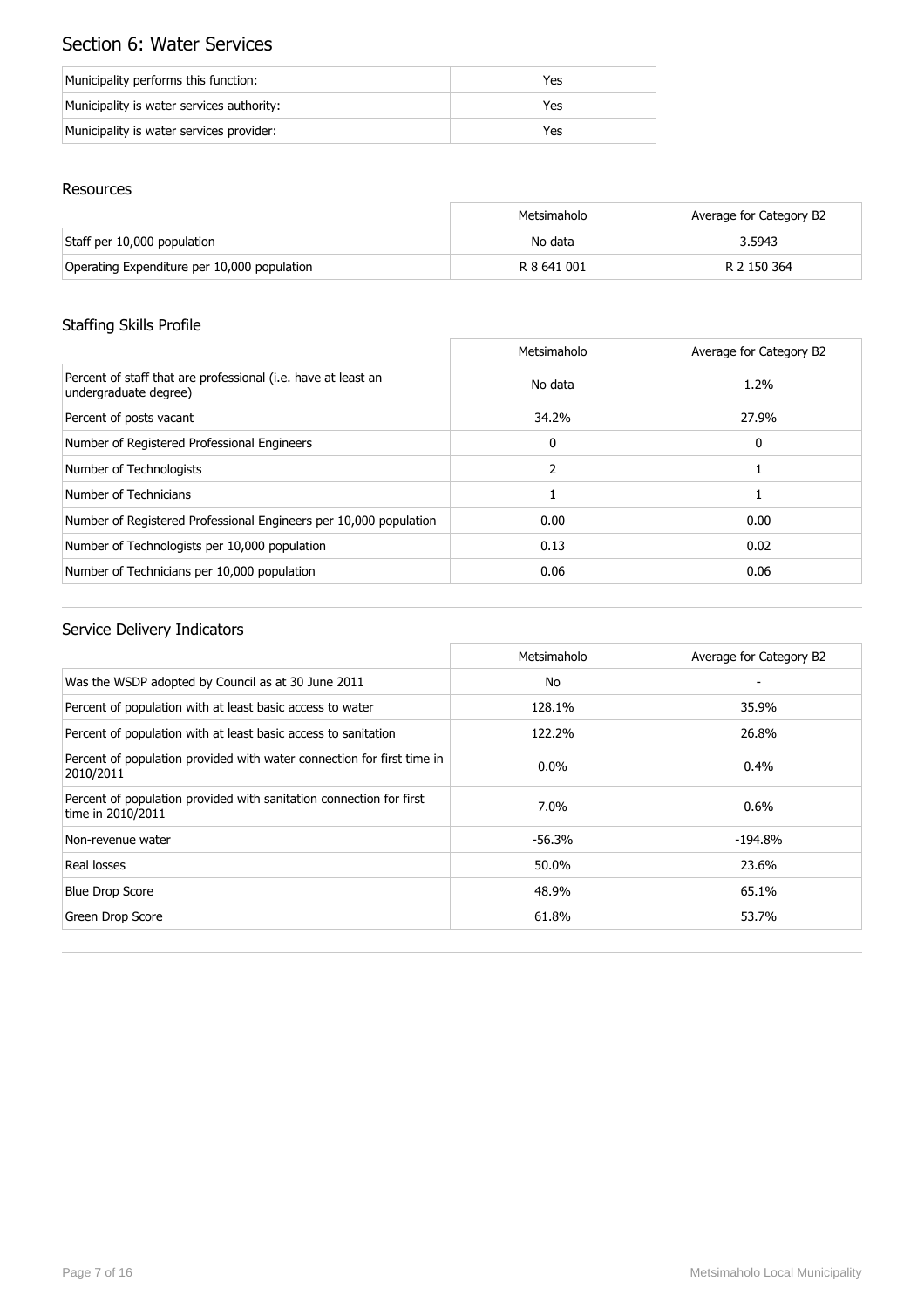## Section 7: Electricity and Gas Reticulation

### Municipality performs this function:

| Electricity     | 'es |
|-----------------|-----|
| Street lighting | res |

### Resources

|                                             | Metsimaholo | Average for Category B2 |
|---------------------------------------------|-------------|-------------------------|
| Staff per 10,000 population                 | 2.5864      | .7774                   |
| Operating Expenditure per 10,000 population | R 9 012 337 | R 4 541 925             |

## Staffing Skills Profile

|                                                                                        | Metsimaholo | Average for Category B2 |
|----------------------------------------------------------------------------------------|-------------|-------------------------|
| Percent of staff that are professional (i.e. have at least an<br>undergraduate degree) | 2.5%        | 4.4%                    |
| Percent of posts vacant                                                                | 61.9%       | 29.4%                   |
| Number of Registered Professional Engineers                                            |             | 0                       |
| Number of Technologists                                                                | $\Omega$    | 0                       |
| Number of Technicians                                                                  | 0           |                         |
| Number of Registered Professional Engineers per 10,000 population                      | 0.06        | 0.02                    |
| Number of Technologists per 10,000 population                                          | 0.00        | 0.02                    |
| Number of Technicians per 10,000 population                                            | 0.00        | 0.17                    |

|                                                                             | Metsimaholo | Average for Category B2 |
|-----------------------------------------------------------------------------|-------------|-------------------------|
| Percent of population that has access to electricity                        | 20.7%       | 16.9%                   |
| Total number of new electricity connection points delivered in<br>2010/2011 | 454         | 305                     |
| Metering efficiency for electricity                                         | 100.0%      | 79.9%                   |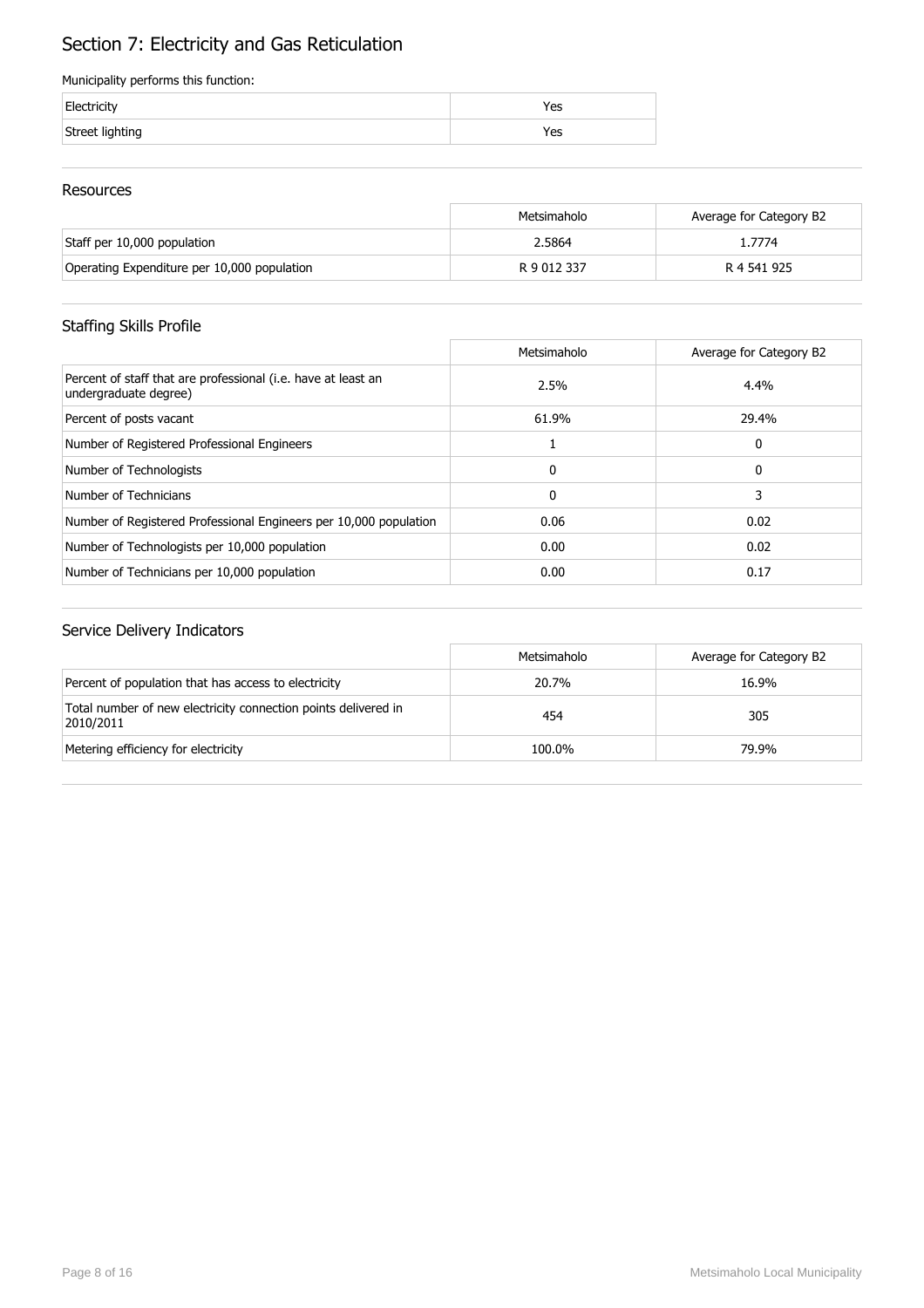## Section 9: Waste Management

### Municipality performs this function:

| Refuse removal                    | Yes |
|-----------------------------------|-----|
| Refuse dumps/solid waste disposal | Yes |
| Cleansing                         | Yes |

### Resources

|                                                        | Metsimaholo | Average for Category B2 |
|--------------------------------------------------------|-------------|-------------------------|
| Staff per 10,000 population                            | 7.3711      | 4.8289                  |
| Operating Expenditure per 10,000 population            | R 1 605 025 | R 869 245               |
| By-laws in place                                       | <b>No</b>   | -                       |
| By-laws enforced - urban (yes/no)                      | No data     | -                       |
| By-laws enforced $-$ rural (yes/no)                    | No data     |                         |
| Self-assessment of how well by-laws are being enforced | No data     |                         |

### Staffing Skills Profile

|                                                                                        | Metsimaholo  | Average for Category B2 |
|----------------------------------------------------------------------------------------|--------------|-------------------------|
| Percent of staff that are professional (i.e. have at least an<br>undergraduate degree) | $0.9\%$      | 1.0%                    |
| Percent of posts vacant                                                                | 28.3%        | 25.8%                   |
| Number of Registered Professional Engineers                                            | 0            | 4                       |
| Number of Technologists                                                                | $\Omega$     | 0                       |
| Number of Technicians                                                                  | $\mathbf{0}$ | 0                       |
| Number of Registered Professional Engineers per 10,000 population                      | 0.00         | 0.24                    |
| Number of Technologists per 10,000 population                                          | 0.00         | 0.01                    |
| Number of Technicians per 10,000 population                                            | 0.00         | 0.01                    |

|                                                                                                        | Metsimaholo | Average for Category B2 |
|--------------------------------------------------------------------------------------------------------|-------------|-------------------------|
| Does the municipality have an approved Integrated Waste<br>Management Plan (IWMP)                      | No          |                         |
| Percent of of population eligible for weekly kerbside collection that<br>receive this level of service | 80.0%       | 78.8%                   |
| Percent of municipal-owned landfill sites that are registered<br>according to ECA and Waste Act        | 100.0%      | 58.9%                   |
| Percent of waste recycled                                                                              | 10.0%       | 14.6%                   |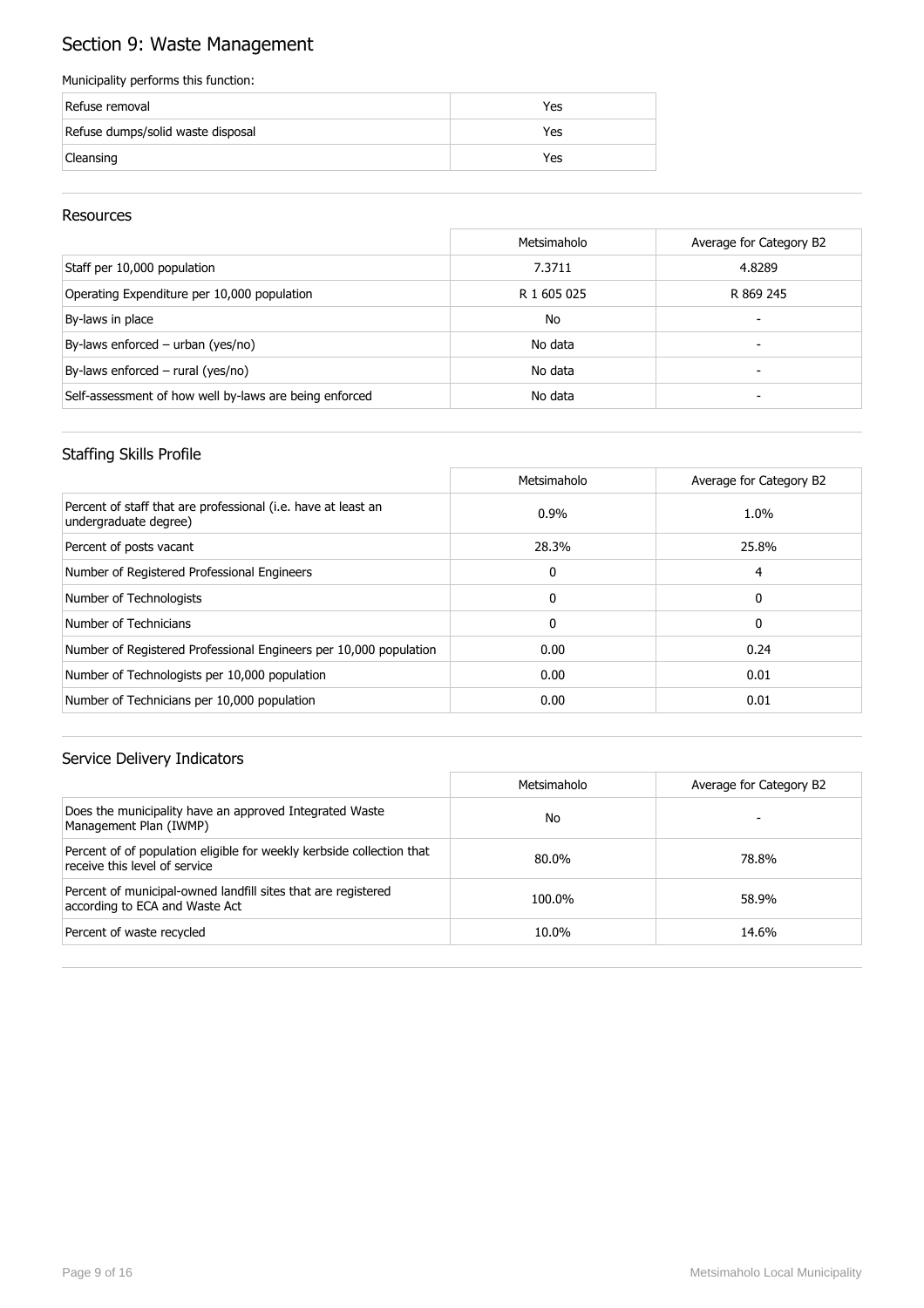## Section 10: Roads and Stormwater Systems

### Municipality performs this function:

| Municipal roads                        | Yes |
|----------------------------------------|-----|
| Stormwater systems in built-up areas   | Yes |
| Performs the 'District' roads function | Yes |

### Resources

|                                             | Metsimaholo | Average for Category B2 |
|---------------------------------------------|-------------|-------------------------|
| Staff per 10,000 population                 | 3.8149      | 2.4462                  |
| Operating Expenditure per 10,000 population | R 3 067 413 | R 1 134 606             |

## Staffing Skills Profile

|                                                                                        | Metsimaholo  | Average for Category B2 |
|----------------------------------------------------------------------------------------|--------------|-------------------------|
| Percent of staff that are professional (i.e. have at least an<br>undergraduate degree) | 1.7%         | 2.6%                    |
| Percent of posts vacant                                                                | 25.3%        | 27.5%                   |
| Number of Registered Professional Engineers                                            | $\mathbf{0}$ | 0                       |
| Number of Technologists                                                                | 2            |                         |
| Number of Technicians                                                                  |              |                         |
| Number of Registered Planners                                                          | $\mathbf{0}$ | 0                       |
| Number of Registered Professional Engineers per 10,000 population                      | 0.00         | 0.01                    |
| Number of Technologists per 10,000 population                                          | 0.13         | 0.03                    |
| Number of Technicians per 10,000 population                                            | 0.06         | 0.07                    |
| Number of Registered Planners per 10,000 population                                    | 0.00         | 0.00                    |

|                                                   | Metsimaholo | Average for Category B2 |
|---------------------------------------------------|-------------|-------------------------|
| Roads conditions for paved roads monitored        | Yes         |                         |
| Percent of paved roads that are very good or good | 69.0%       | 22.6%                   |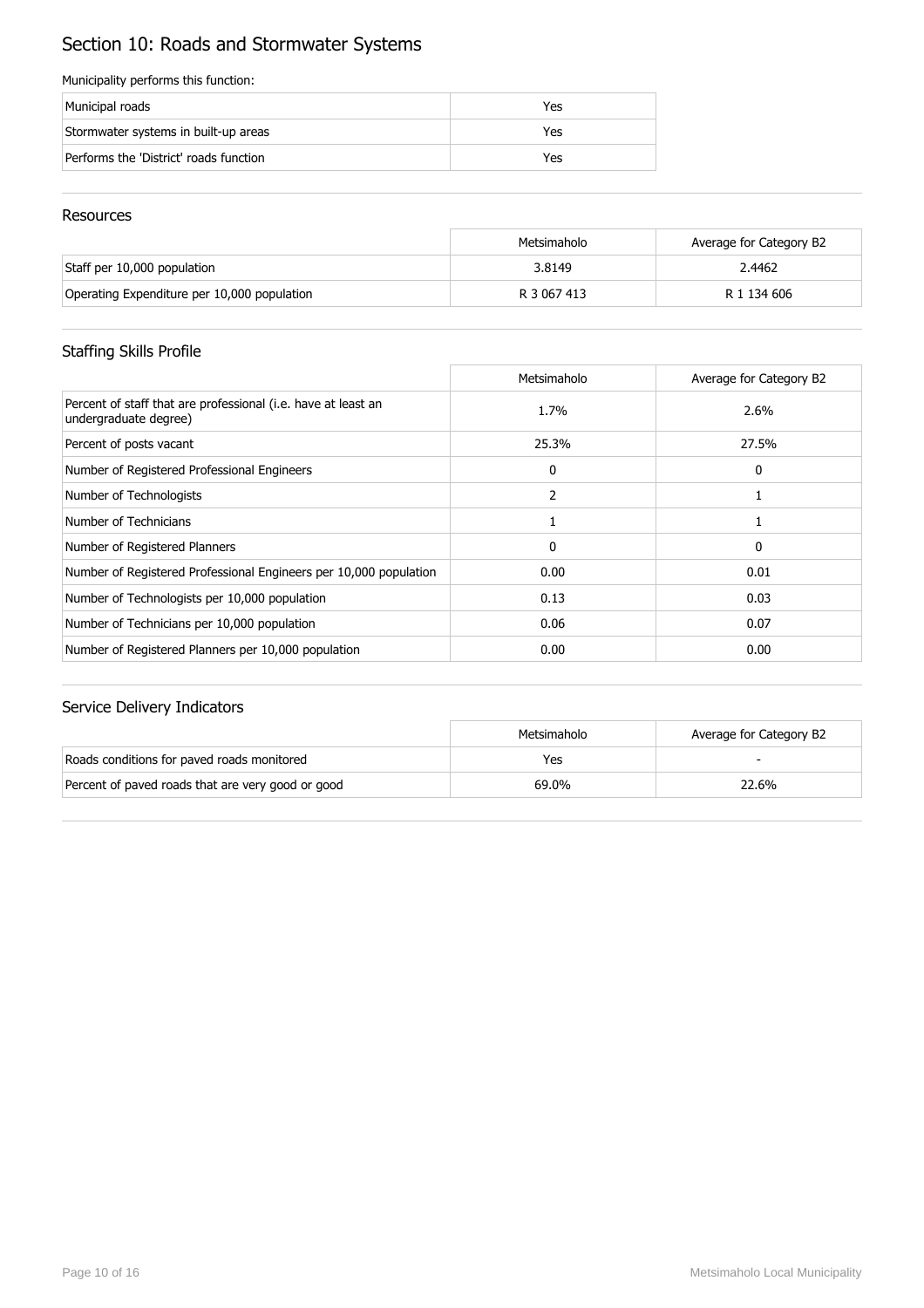## Section 11: Community and Social Services

| Municipality performs this function:        | Regulation & facilitation | Service provision |
|---------------------------------------------|---------------------------|-------------------|
| Beaches and amusement facilities            | Yes                       | No                |
| Local amenities                             | Yes                       | Yes               |
| Local sports facilities                     | Yes                       | Yes               |
| Municipal parks and recreation              | Yes                       | Yes               |
| Public places                               | Yes                       | Yes               |
| Child care facilities                       | No                        | No                |
| Cemeteries, funeral parlours and crematoria | Yes                       | Yes               |
| Libraries                                   | No                        | Yes               |
| <b>Museums</b>                              | No                        | No                |

### Resources

|                                             | Metsimaholo | Average for Category B2 |
|---------------------------------------------|-------------|-------------------------|
| Staff per 10,000 population                 | 0.0000      | 3.1379                  |
| Operating Expenditure per 10,000 population | R 1 699 944 | R 846 153               |

## Staffing Skills Profile

|                                                                                        | Metsimaholo | Average for Category B2 |
|----------------------------------------------------------------------------------------|-------------|-------------------------|
| Percent of staff that are professional (i.e. have at least an<br>undergraduate degree) | Error       | 5.3%                    |
| Percent of posts vacant                                                                | 51.0%       | 33.1%                   |

|                                                   | Metsimaholo | Average for Category B2 |
|---------------------------------------------------|-------------|-------------------------|
| Number of sports facilities per 10,000 population | 0.45        |                         |
| Total area of all public space                    | 0 km2       | 144 km2                 |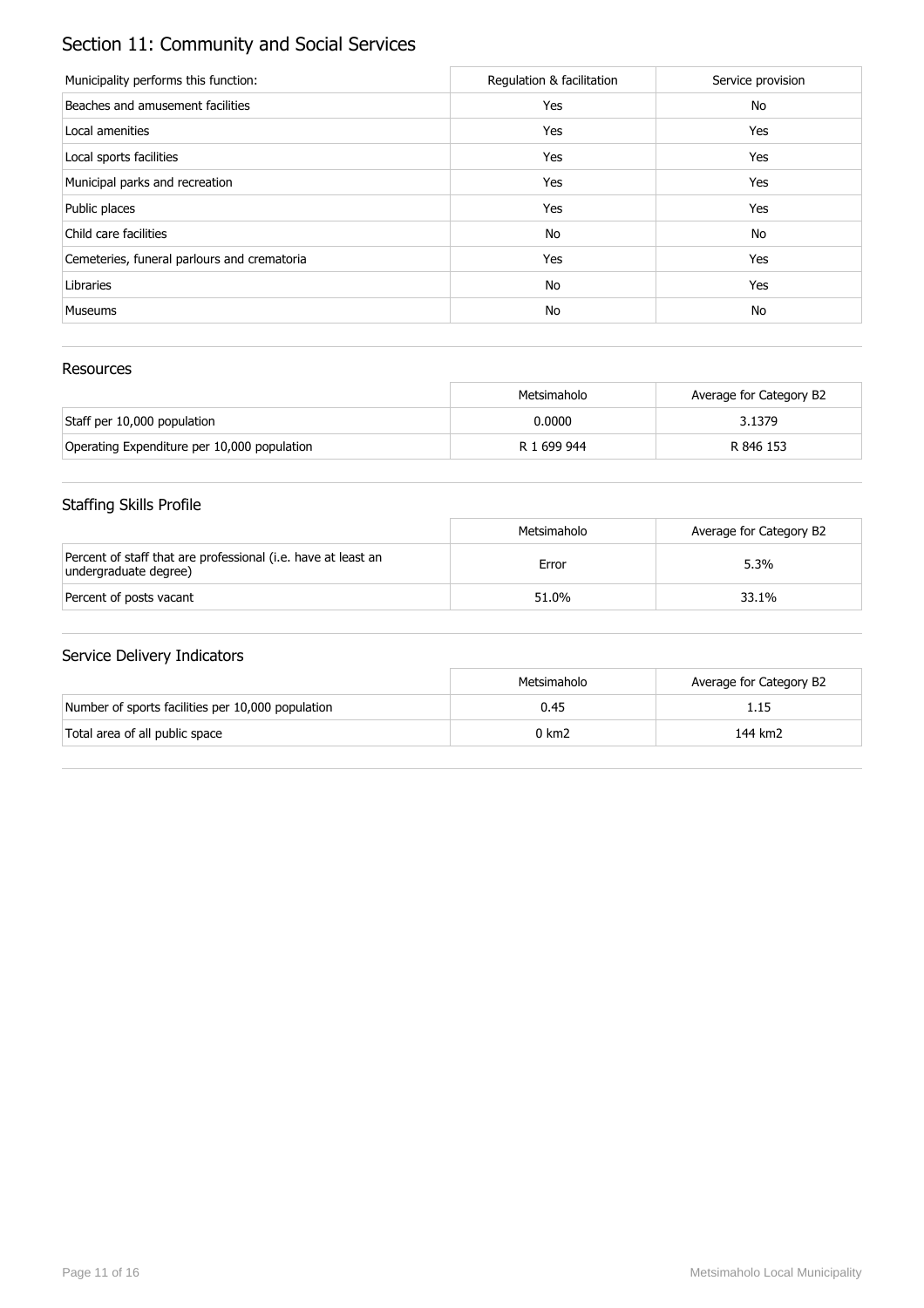# Section 12: Planning and Development

### Municipality performs this function:

| Municipal planning                            | Yes |
|-----------------------------------------------|-----|
| Building regulations                          | Yes |
| Land-use management                           | Yes |
| Property development (non-municipal property) | No  |

### **Resources**

|                                             | Metsimaholo | Average for Category B2 |
|---------------------------------------------|-------------|-------------------------|
| Staff per 10,000 population                 | 1.4872      | 1.3197                  |
| Operating Expenditure per 10,000 population | R 0         | R 108 251               |

## Staffing Skills Profile

|                                                                                        | Metsimaholo | Average for Category B2 |
|----------------------------------------------------------------------------------------|-------------|-------------------------|
| Percent of staff that are professional (i.e. have at least an<br>undergraduate degree) | 17.4%       | 16.2%                   |
| Percent of posts vacant                                                                | 30.0%       | 24.5%                   |
| Number of Registered Planners                                                          | 0           |                         |
| Number of Building Inspectors                                                          | 5.          | 3                       |
| Number of Registered Planners per 10,000 population                                    | 0.00        | 0.07                    |
| Number of Building Inspectors per 10,000 population                                    | 0.32        | 0.19                    |

|                                                              | Metsimaholo | Average for Category B2  |
|--------------------------------------------------------------|-------------|--------------------------|
| Percent of building plans submitted that were approved in FY | 91.6%       | 84.5%                    |
| Average time taken to approve building plans (days)          | 30          | 30                       |
| Approved IDP in place                                        | Yes         | $\overline{\phantom{0}}$ |
| Approved SDF in place                                        | Yes         | -                        |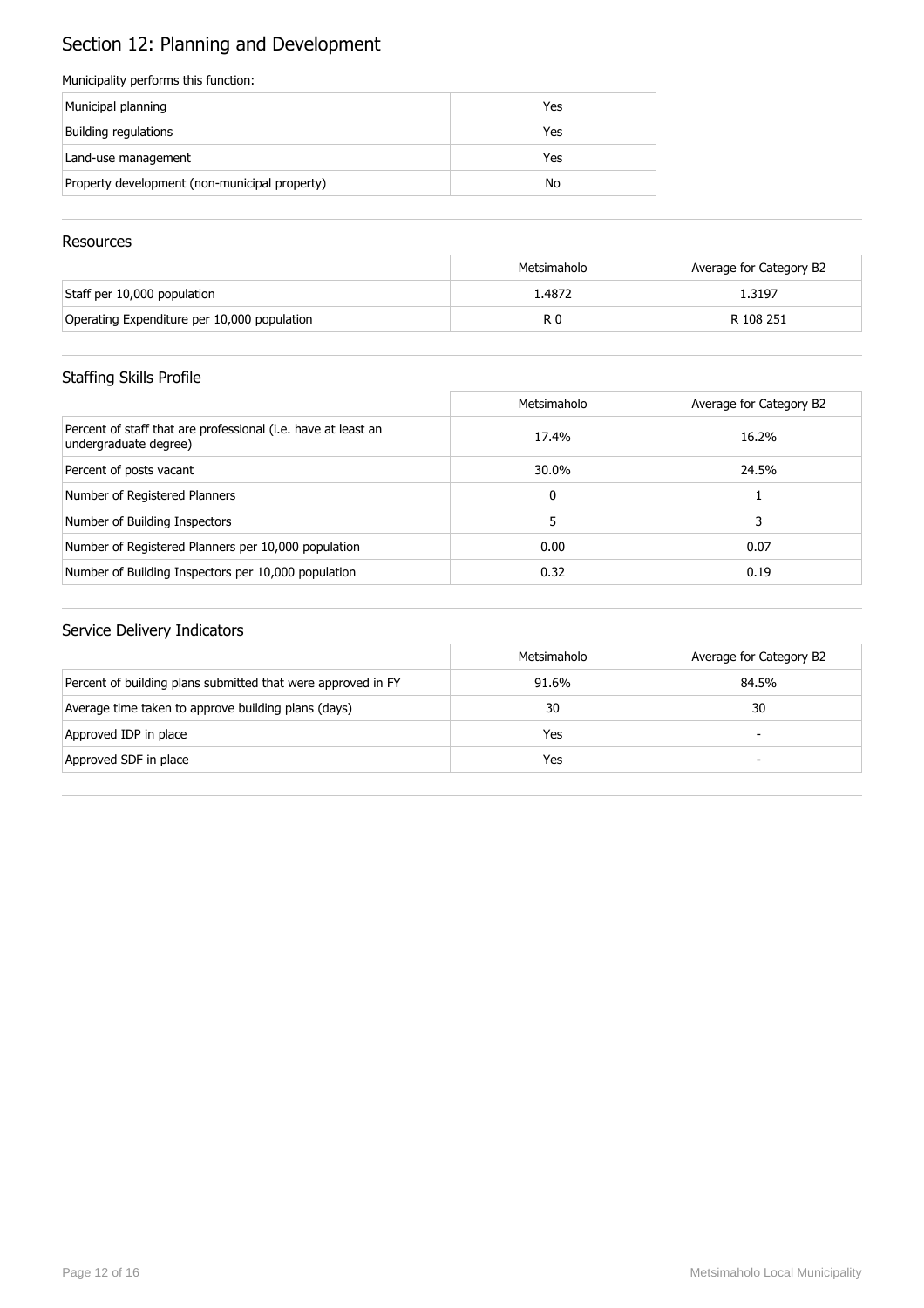## Section 13: Emergency Services

### Municipality performs this function:

| Fire fighting       | Yes |
|---------------------|-----|
| Rescue services     | Yes |
| Disaster management | Yes |
| Ambulance services  | No  |

### **Resources**

|                                             | Metsimaholo | Average for Category B2 |
|---------------------------------------------|-------------|-------------------------|
| Staff per 10,000 population                 | 1.6165      | 1.3375                  |
| Operating Expenditure per 10,000 population | R 558 523   | R 235 147               |

## Staffing Skills Profile

|                                                                                        | Metsimaholo    | Average for Category B2 |
|----------------------------------------------------------------------------------------|----------------|-------------------------|
| Percent of staff that are professional (i.e. have at least an<br>undergraduate degree) | $0.0\%$        | 5.7%                    |
| Percent of posts vacant                                                                | 32.4%          | 48.3%                   |
| Number of firefighters                                                                 | 25             | 21                      |
| Number of fire trucks and specialised emergency vehicles                               | 3              | 9                       |
| Number of fire stations                                                                |                |                         |
| Number of ambulances                                                                   | Not applicable |                         |
| Number of firefighters per 10,000 population                                           | 1.62           | 1.05                    |
| Number of fire trucks and specialised emergency vehicles per 10,000<br>population      | 0.19           | 0.43                    |
| Number of fire stations per 10,000 population                                          | 0.06           | 0.07                    |
| Number of ambulances per 10,000 population                                             | Not applicable |                         |

|                                                             | Metsimaholo | Average for Category B2 |
|-------------------------------------------------------------|-------------|-------------------------|
| Percent of fire service calls responded to within 7 minutes | 100.0%      | 61.3%                   |
| Approved Disaster Management Plan                           | Yes         | -                       |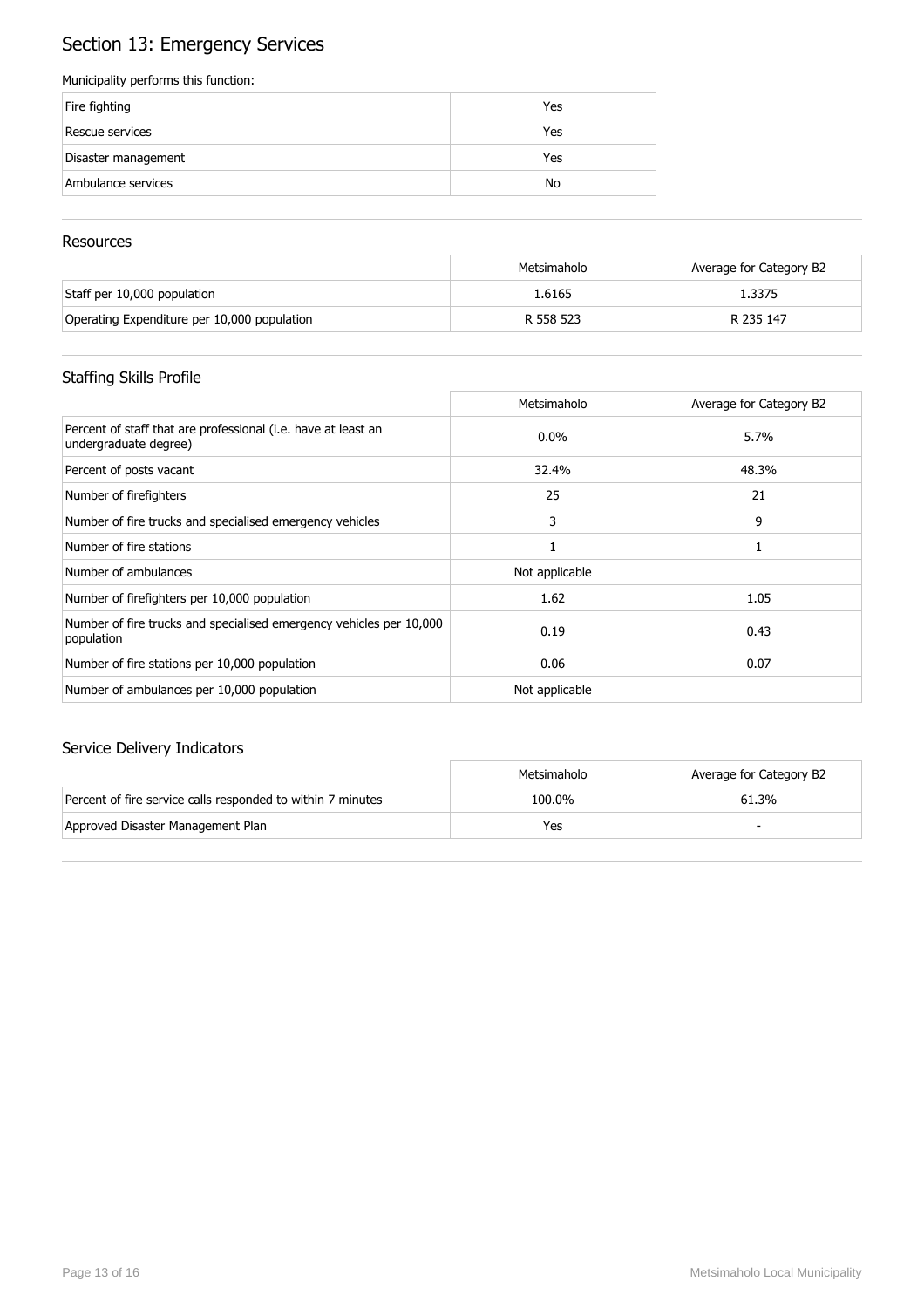# Section 17: Economic Development

| Municipality performs this function:                          | Regulation & facilitation | Service provision |
|---------------------------------------------------------------|---------------------------|-------------------|
| Local tourism                                                 | No                        | No                |
| Markets                                                       | No                        | No                |
| Abattoirs                                                     | No                        | No                |
| Trading regulations                                           | Yes                       | No                |
| Street trading                                                | Yes                       | No                |
| Billboards and the display of advertisements in public places | Yes                       | No                |
| Fences and fences                                             | No                        | No                |
| Control of undertakings that sell liquor to the public        | Yes                       | No                |
| Local economic development                                    | Yes                       | No                |

### Resources

|                                             | Metsimaholo | Average for Category B2 |
|---------------------------------------------|-------------|-------------------------|
| Staff per 10,000 population                 | 0.0647      | 0.3713                  |
| Operating Expenditure per 10,000 population | R 279 714   | R 390 344               |

## Staffing Skills Profile

|                                                                                        | Metsimaholo | Average for Category B2 |
|----------------------------------------------------------------------------------------|-------------|-------------------------|
| Percent of staff that are professional (i.e. have at least an<br>undergraduate degree) | $0.0\%$     | 25.3%                   |
| Percent of posts vacant                                                                | 80.0%       | 48.6%                   |

|                                           | Metsimaholo | Average for Category B2 |
|-------------------------------------------|-------------|-------------------------|
| By-laws in place                          | Yes         |                         |
| Self-assessment of enforcement of by-laws | Poor        |                         |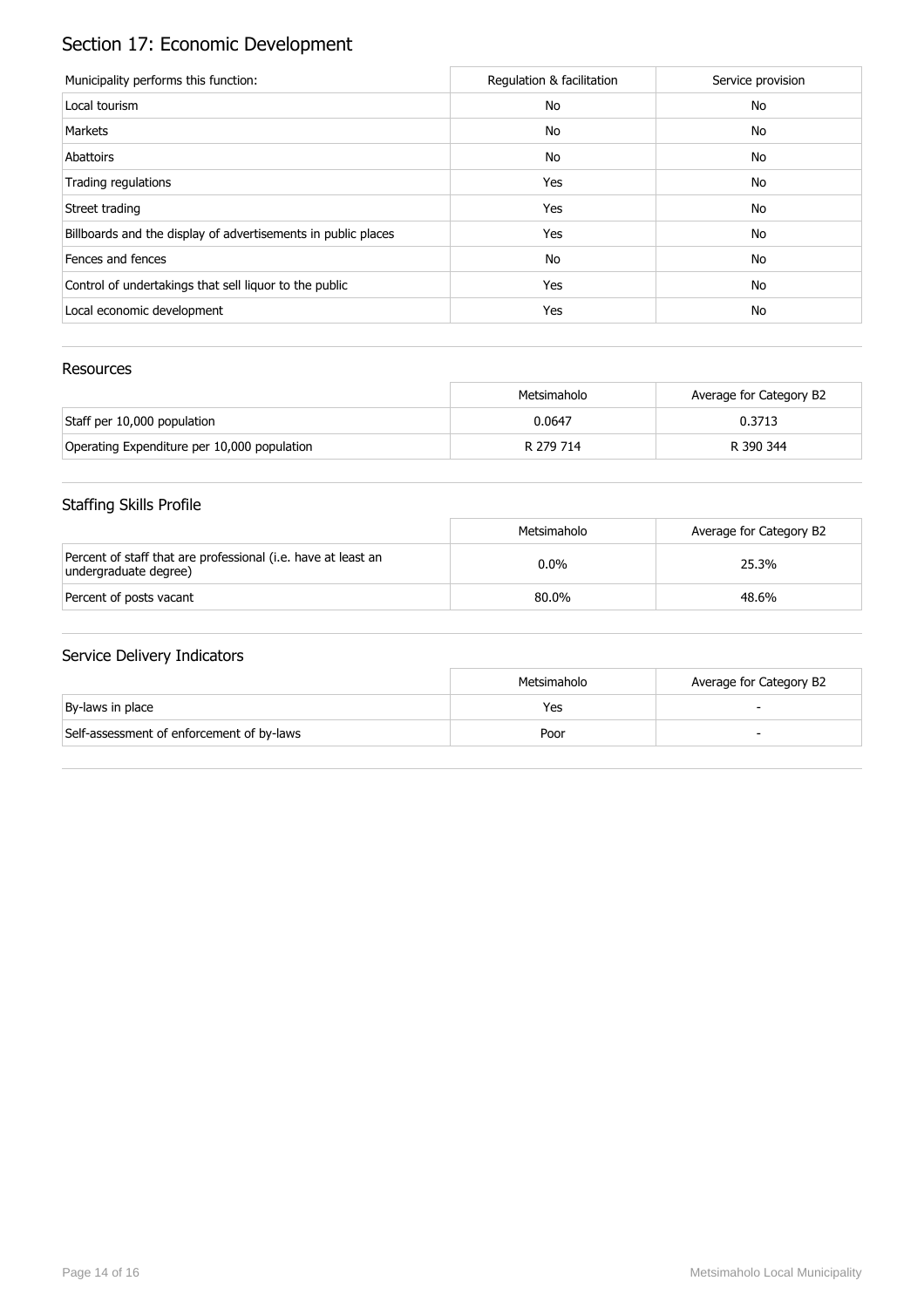# Section 18: Housing

### Municipality performs this function:

| Housing facilitation (managing developers, housing lists etc) | Yes |
|---------------------------------------------------------------|-----|
| Acting as developer of housing projects                       | No  |
| Landlord (owning and managing housing stock)                  | No  |

### Resources

|                                             | Metsimaholo | Average for Category B2 |
|---------------------------------------------|-------------|-------------------------|
| Staff per 10,000 population                 | 0.9699      | 0.3509                  |
| Operating Expenditure per 10,000 population | R 205 680   | R 402 682               |

## Staffing Skills Profile

|                                                                                        | Metsimaholo | Average for Category B2 |
|----------------------------------------------------------------------------------------|-------------|-------------------------|
| Percent of staff that are professional (i.e. have at least an<br>undergraduate degree) | $0.0\%$     | $8.7\%$                 |
| Percent of posts vacant                                                                | 40.0%       | 33.1%                   |

|                                                                                                                 | Metsimaholo | Average for Category B2 |
|-----------------------------------------------------------------------------------------------------------------|-------------|-------------------------|
| Approved housing plan in place                                                                                  | No.         |                         |
| Estimated servicing backlog (percent of people who do not have<br>access to a formal serviced site              | $3.0\%$     | 31.3%                   |
| Estimated housing top-structure backlog (percent of people who do<br>not have access to a formal top structure) | 12.0%       | 34.1%                   |
| Number of serviced sites handed over to low income beneficiaries in<br>FY                                       | 2 0 0 0     | 1 1 7 4                 |
| Number of top structure handed over to low income beneficiaries in<br>FY                                        | 2 0 0 0     | 506                     |